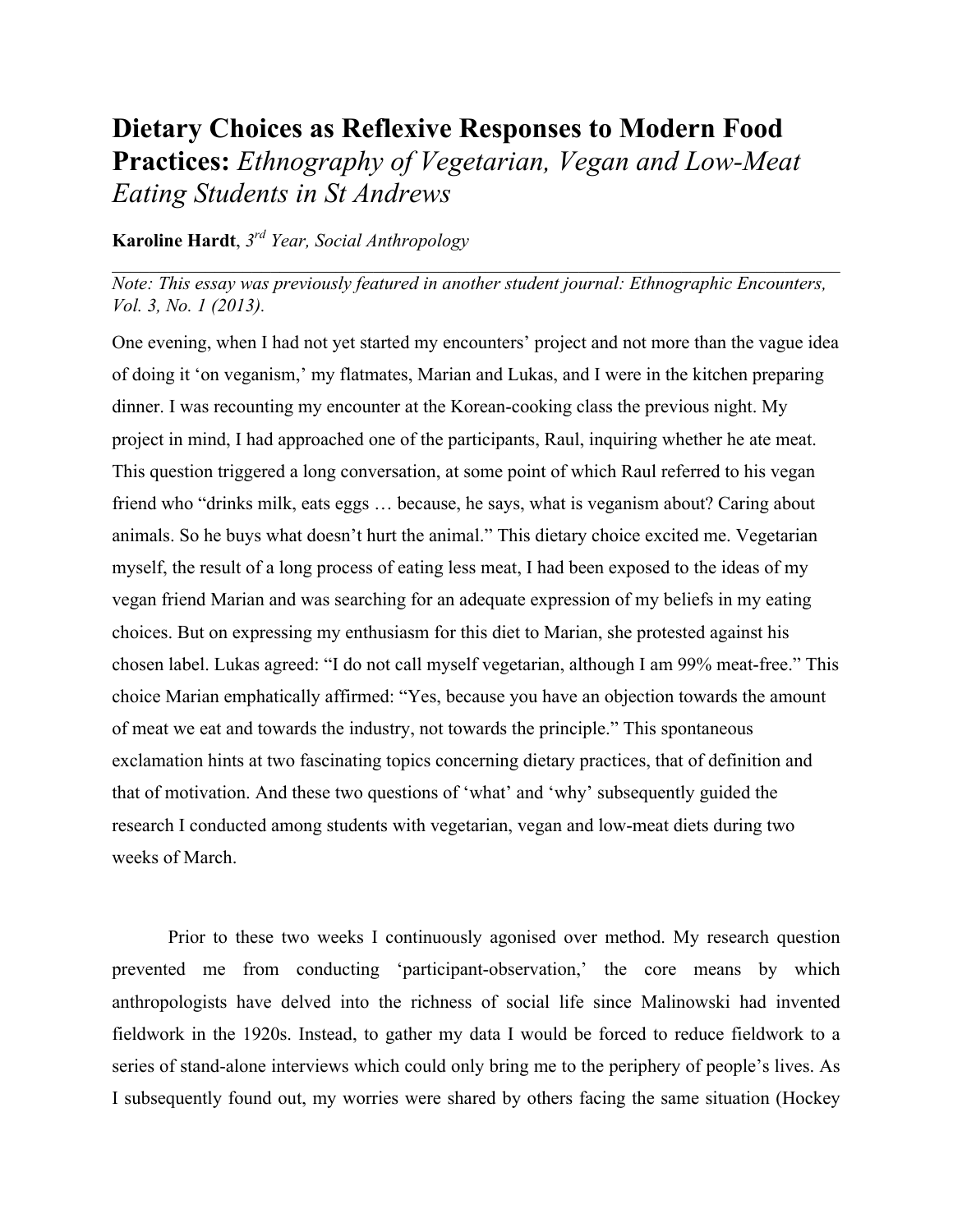2002). As Hockey points out, anthropologists tend to regard interviews as "an off stage commentary, rather than a centre stage set, complete with scenery and props, which an entire cast of players can enter and exit" (2002: 215). Aiming to overcome this distinction between research interview and 'real life' she highlights the parallels between the two: "Everyday social interaction in the West is often spatially dislocated, time-bounded and characterised by intimacy at a distance" (2002: 210). Interviewing, then, closely matches Western experiences of social relations and starts to emerge as a form of participant-observation.

Indeed, my worries turned out to be unwarranted. The interviews I led resembled less a formal inquiry than an informal chat. We would sit down in a café or someone's home over a cup of tea and, following some small-talk, my simple question "so, what's your diet?" would elicit extensive, avid, reflexive replies. People, I soon realised, loved talking about food. Many times, when I had told others about my project, they responded with an excited "You can interview me!" In the end, I had accumulated fourteen conversations with seventeen people, some of which had approached me, some of which I had approached, lasting about an hour each. Every single person had told me, as I realised re-reading my notes, a beautiful story, imbued with meaning, and in itself complete, if not coherent. Lévi-Strauss' claim that food is 'good to think with' must contain some truth, then, an impression I will consider towards the end of this ethnography. In what follows, I realise I will not be able to do justice to all the stories I was told but will have to privilege some and bits of some over others. I will attempt to find a middle ground between respecting the stories in their fullness and analysing the dominant themes and tropes they share.

My decision to pursue the topic of motivation rather than definition necessitates me to make some preliminary statements. My interviews with vegetarians, vegans and meat-eaters suggest that these three categories do not, in fact, stand as distinct categories. Instead of any congruent pattern of particular (self-)definitions, dietary choices and motivations, I discovered a confusing mess in which each individual constituted its own category. My findings echo Willetts' study of vegetarianism and meat-eating in South-East London where "in many instances it is impossible to see a clear distinction between the diets of the two groups" and they "share many similar views on health, animal rights, factory farming and environmental issues"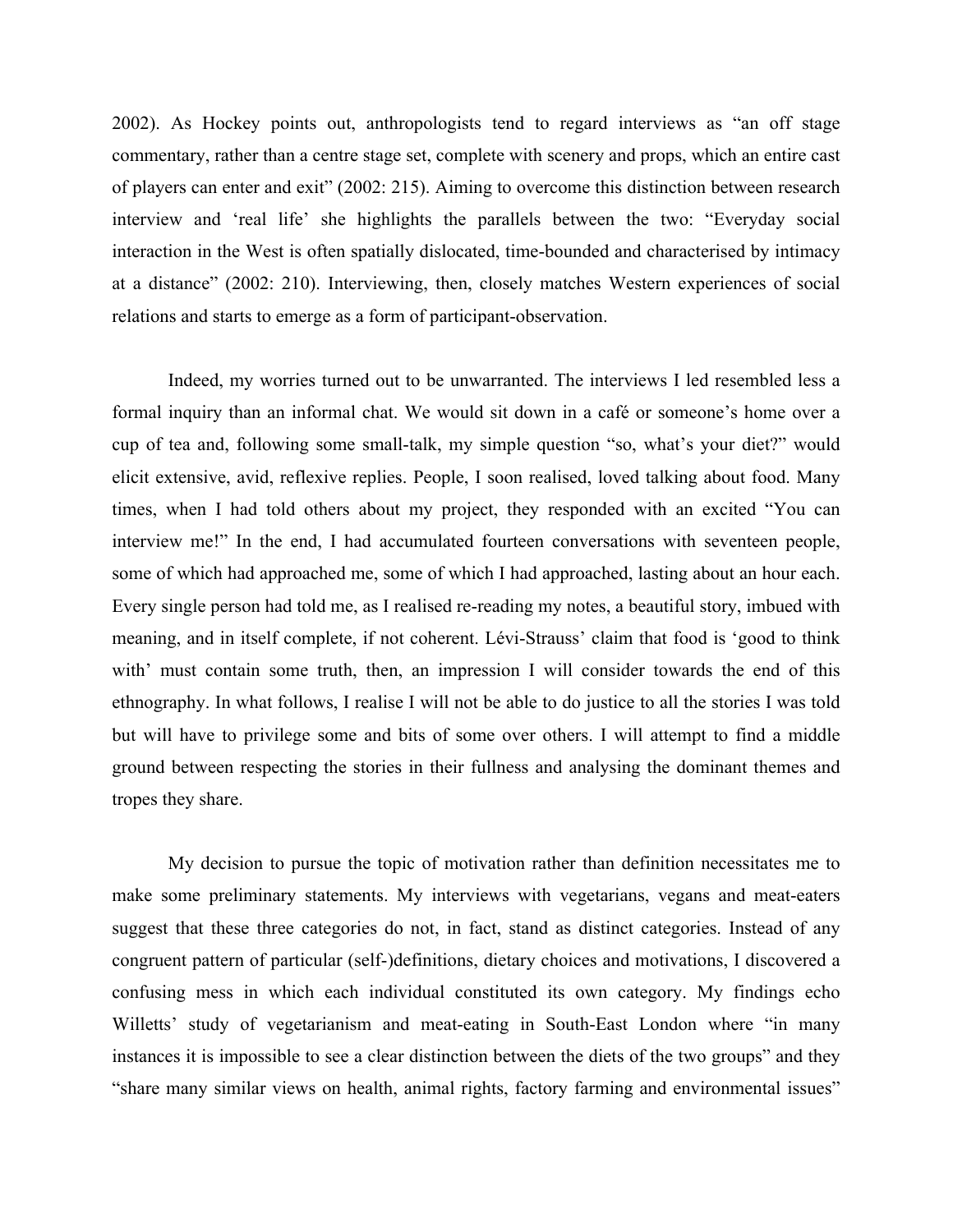(1997: 114). Willetts' deconstruction of the dichotomy of meat-eating and vegetarianism conflicts with the analyses of other social scientists, like Twigg (1979) and Fiddes (1997), for whom the two diets reflect oppositional world-views, one denoting a relationship of domination, the other one of gentleness towards the 'natural world'. To a degree, their analyses yet prove helpful when considering the rhetoric my interviewees employed in their stories. For the shared theme that emerges constitutes dietary choices as reflexive responses to modern food practices.

For my first encounter I joined the two flatmates Esther and Scarlet for lunch. Both, I noticed, firmly identified themselves as 'ethical vegetarians,' so I asked if they rejected killing animals. While Esther affirmed that "it's not ethical," Scarlet meant: "It's okay, if the animal is ethically reared and killed… As a species we have always eaten meat. …The problem is farming, factory farming." I continued posing that question – what do you think about killing animals – in every of my conversations, and the responses I received reiterated either of the reactions above. Excepting two cases, my conversational partners judged killing acceptable on the condition that it is done "humanely" or "ethically." Rather than illustrating this condition further, they readily identified what was "wrong," what failed to satisfy the condition: factory-farming, the term symbolising the "exploitation" and "abuse" of animals. For Scarlet, being "shown a video about the meat-industry" caused her to become vegetarian. Modern farming methods, then, rather than killing animals, seemed to present a crux for the dietary choices of my conversational partners. While few explained their rejection in greater detail, Atkinson attributes the vilification of 'factory-farming' to the term's merger of 'factory,' an urban place of mass production, and 'farm,' a rural place and source of natural products (1983:16). Indeed, those that referred to 'good' farming practices portrayed the farm as embodying the "good life", with "happy" animals leading "a nice life running around outside," in their "natural environment," out of which factory-farming takes them to place them on "conveyer belts." 'Factory-farming' thus presents a contradiction in terms, an 'abomination' confounding the binary opposites nature/culture.

Additionally to modern meat-production, modern meat-consumption was presented as another 'unnatural' practice. Iris and Raul, a couple I interviewed together, confirmed each other: "It is natural for a lion to eat a zebra, and it is natural for a human to eat deer. What just isn't natural is the amount. Like in medieval times, they didn't have meat all the time, not even kings.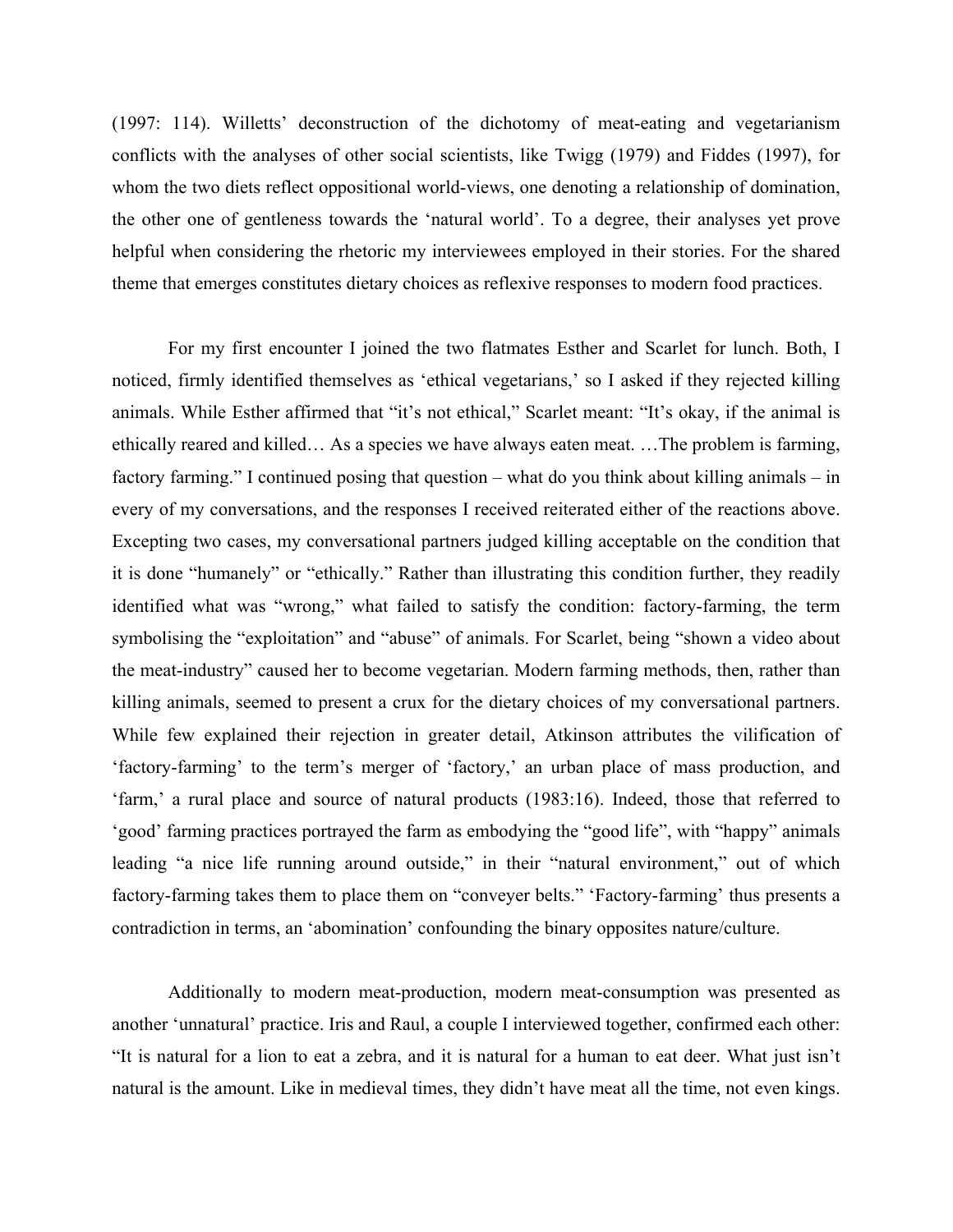It was like a feast to have meat." – "Yes, it is natural for animals to eat each other. It's just we who aren't natural anymore. If we lived in close contact with nature we would hunt." A meatless diet would not bring these two closer to 'nature,' but a low-meat diet does, allowing them to escape the 'artificiality' of modern meat consumption. Similarly to others, their story ties conceptions of 'the natural ' to conceptions of 'the past' in which first, repeating Scarlet, "we have always eaten meat," and secondly, meat was a rarity. One of my conversational partners actually explicitly argued: "[Vegetarianism] is a reaction to the current meat-obsession and meatavailability. It's to do with the cultural representation of food. Meat used to be something special, now you just have it every day."

Modern food production and consumption were not only perceived as 'unnatural' but also as a source of risk, according to MacClancy a direct consequence of the former (1992: 155). Their dietary choices, some of my conversational partners felt, helped avoid these risks. As Lisa explained, sitting over her salad, "if I go out, I choose vegetarian usually. Especially if it's a slightly dodgy place. I'd rather eat crappy vegetables than crappy meat. For example, now I chose not to have chicken in the salad, because I don't know where it comes from." Lisa's explanation fits within Beck's concept of the 'risk society' in which consumers are subjected to a "double shock," deriving from the realisation that they might consume something harmful and "the loss of sovereignty over assessing the dangers" (1992: 54). Its members 'know' enough to become anxious but not enough to act upon their anxiety. Anxiety was certainly strongly felt by Maria: "I also like to make things from scratch, not so much processed stuff. I don't eat that. When I went to Ireland, I spent a day in a youth hostel just to cook food." This opposition of 'processed' and 'natural' foods, with its moral associations, Lupton argues, makes everyday life easier in a climate of risk (1996: 92).

Maria's parents, just as Tamsin's, became vegetarian during the 1980s salmonella and mad-cow disease scare in Britain. As Tamsin explains, "They didn't like the meat industry, meat is so processed and lots of preservatives and e-numbers are put into it. Like basically, the madcow disease came about because they were feeding sheep to cows and so the disease of the sheep was transferred to the cows. That isn't how it should be, they should be eating grass." The source of anxiety, for Tamsin, lay in the 'unnatural' production of beef through feeding animal products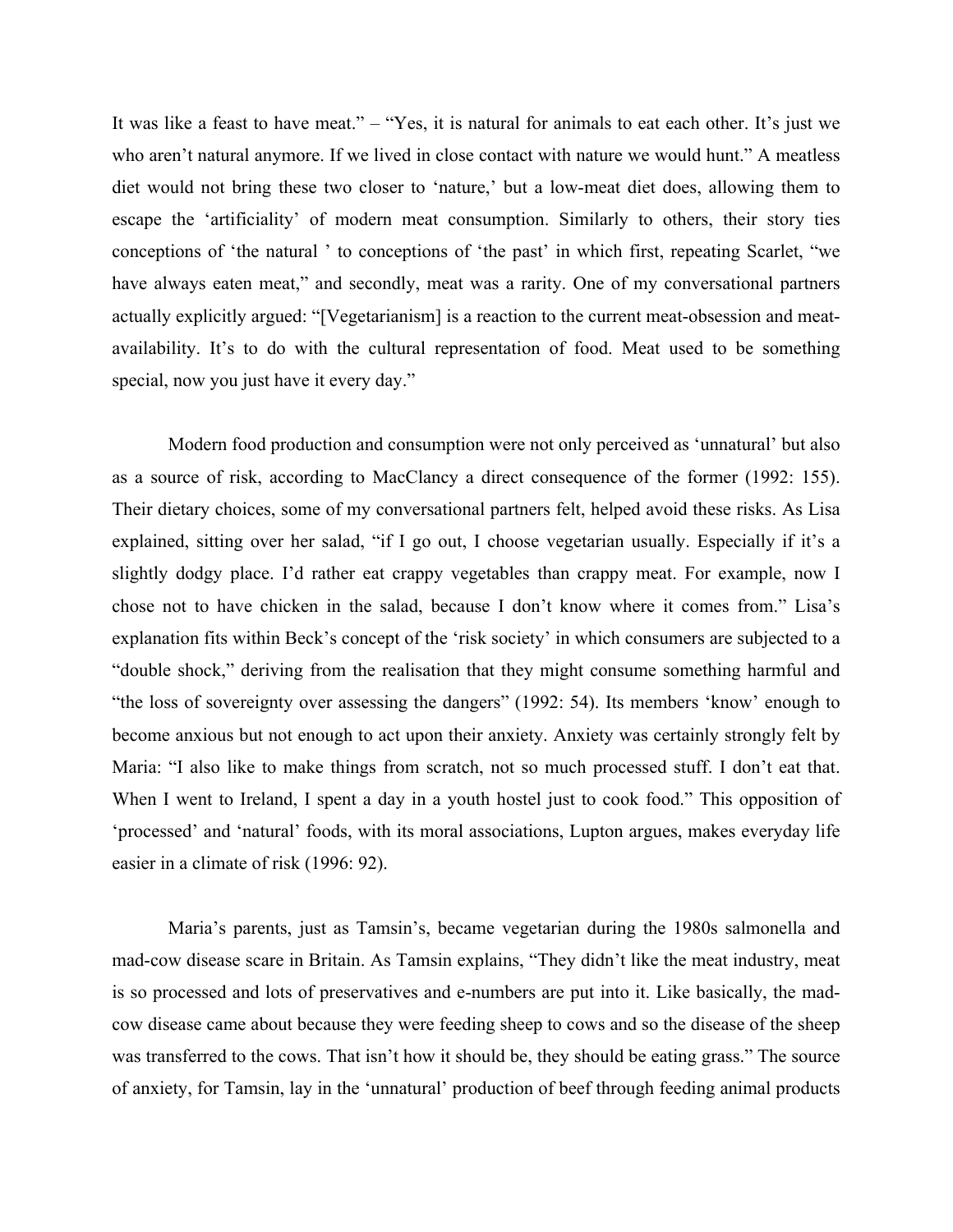to herbivorous animals. This concern, rather than the causal linkage of contaminated meat and human death, MacClancy maintains, constituted the driving force of the scares (1992: 155).

Before turning from negative to positive tropes and themes, I want to provide an insight, extending beyond rhetoric, into the different motivations of my conversational partners for their diets, which extends beyond animals and the self to the environment and other people. In representation of all stories, I will let Carolyn tell hers. In slow, calm words she told me: "A lot of vegans cling to factory farming. But I think there is a way around it, if you for example only buy at local farms. For me it's more about the environmental impact. I don't agree with all arguments. I think you can be a meat eater and still be sustainable. And a vegan diet has its own impacts, like the soy industry, the whole GMO-issue, and it's driving small farmers out of business. So I try to be more ethically vegan, eating lentils and stuff. […] I thought about going back to be vegetarian, but I didn't, mostly because I like what I eat, I have more energy, I am healthier, happier. […] I want everyone to think about how they nurture their body and the consequences it has to other people, the planet and animals."

In Carolyn's story, as in indeed most, her different motivations to be vegan entangle into one web. Lisa also argued, "one is going to affect the other, environmental impacts, impacts on animals, impacts on humans." A highly emotive response, through most claims ran what might be termed an all-encompassing ethics of care. As Josh said, "What guides what I eat? At a fundamental level, concern and respect for life in all its parts." While none engaged in derogatory discourses about other diets, most appealed to, like Carolyn had, "awareness" or "consciousness" as a key word. Accordingly, there can be "a good meat-eater," Maria argued, while a 'bad meat-eater' "is someone who buys meat in a package and does not know where it comes from and then gives it to his children who probably think it grows in a package." The 'alienated' experience of the latter type of consumer as of the producer who has, as some put it, "lost all touch which the food they produce" is contrasted unfavourable to the former type of conscious consumer who is "closer to what they eat."

Part of the awareness my conservational partners encouraged was making the connection between the meat one eats and the animal that has been killed for it. Modern industry was felt to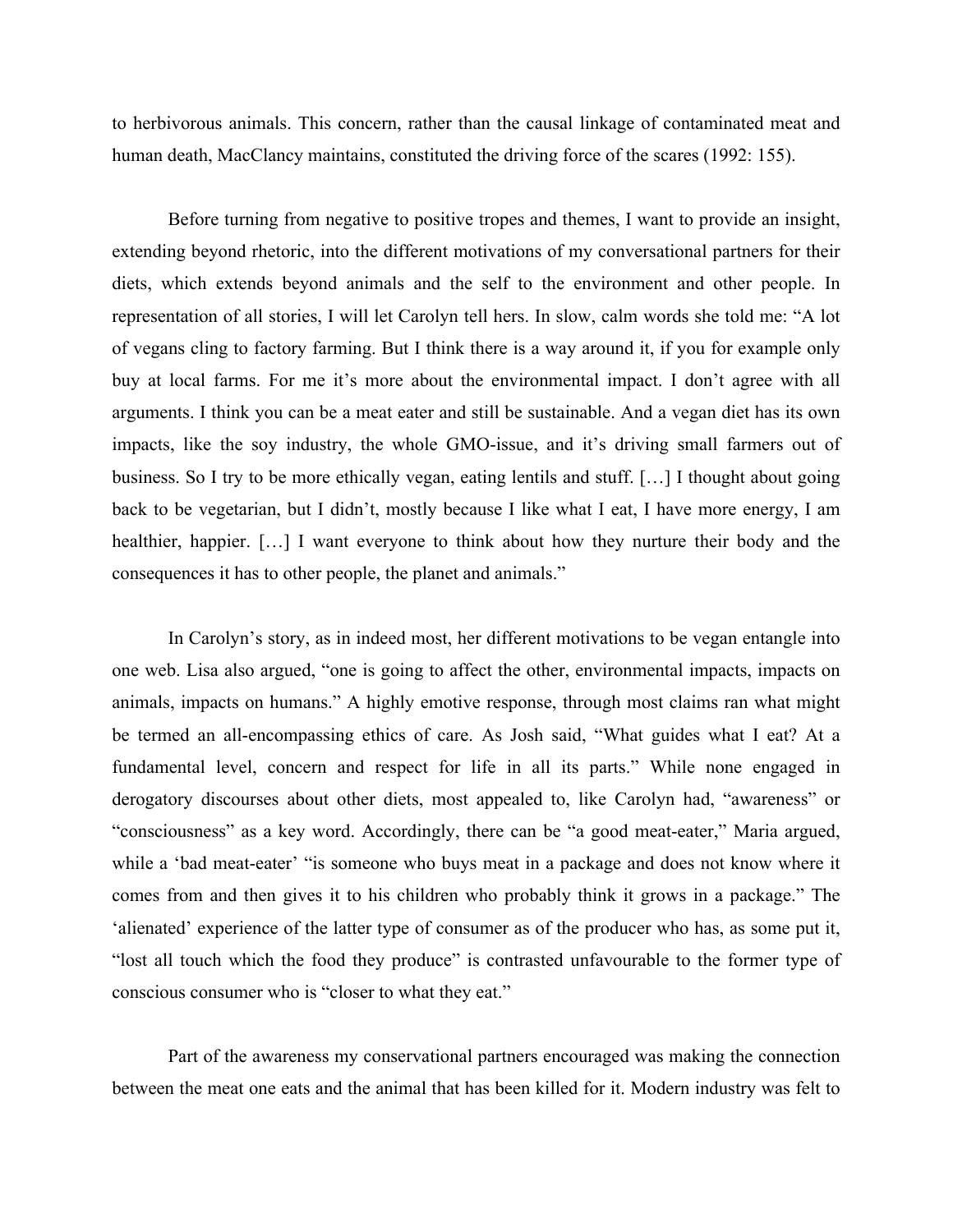conceal this connection: "Now, if you go to McDonald's, you see the hamburger not the cow." Sinead deeply rejected this lack of awareness: "Greg's sausage roll, it doesn't even look like meat. You should be really aware that you're eating an animal." Commonly articulated was the notion "if you cannot kill the cow, don't eat the hamburger." Anything else was regarded as "unfair," "morally wrong," "disrespectful" or "hypocritical." For Amina, "The reason I became vegetarian is I accompanied somebody fishing. I looked at the fish – And I couldn't kill it. I concluded that I shouldn't eat meat anymore till I was able to hunt." Only one disagreed, "Killing an animal is a skill. It's okay if someone does it for you. As long as you acknowledge that an animal has been killed so you can eat it …which is really hard if you don't see the animal." Assuming responsibility for the killing of animals expressed respect for the animal and reversed the process that had turned them into absent referents. It meant, Lisa felt, "having some sort of relationship with the animals. Not to give them names and hug them, but to appreciate that they are animals, not something you grow, slaughter, eat, grow, slaughter, eat." Carolyn looked back in nostalgia at "the Native American way of hunting: they used every part they possibly could, they saw it as a waste of life not to. And if we could bring that mentality back, to see the animal as a gift."

While my conversational partners identified a hierarchy of farmers' market over butcher over supermarket, they felt that this appreciation of animals was best accomplished by the self. Many envisioned a future in which they would have a farm. Maria explained, "I know this wonderful place in Ireland where they live sustainably. They have veg, milking sheep, and a little grain. I looked at their life and thought: that's what I want to do too. When I grow up, I want to sustain myself, not rely on other sources." This, to her, would reverse "the step away from a natural way of living." In her story of the 'natural' life on and off the land Maria articulated nostalgia towards a life of self-sufficiency and autonomy and emotively connected 'nature' and 'rural life.' The same discourse that privileged 'nature' over 'culture' thus also privileged rural over urban living. A 'rural life' meant to my conversational partners the realisation of a complex community incorporating humans, animals and plants instead of the modern hierarchy in which, Maria felt, "humans think they are superior to all animals." And while all emphasized that "animals are living," for Armina, "everything is sort of living. In my ideal life I would try my best to create a meaningful way of relating to all."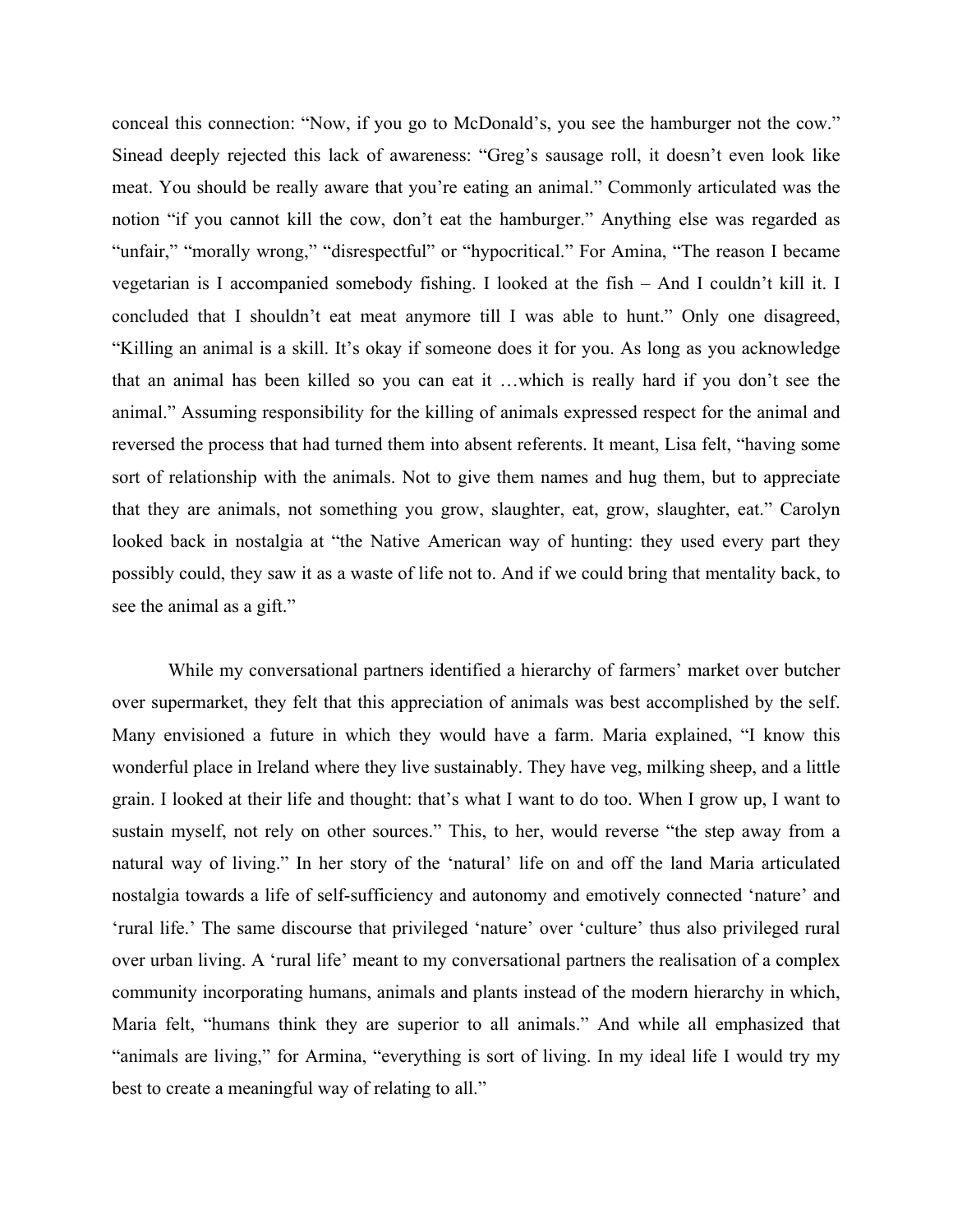These stories do indeed reflect an ideology of care and responsibility and explicitly reject an ideology of mastery (Fiddes 1997). Moreover, they indeed conceptualise 'nature' as a realm characterised by harmony in contrast to modern society which has lost touch with that 'nature' and become distorted (Twigg 1979). However, these stories likewise did not present vegetarianism and veganism as absolute expressions of this ideology and conceptualisation. Rather, they presented these diets as reflexive responses to 'artificial' modern food practices that could be otherwise escaped, for example through 'the rural life' symbolising reunion with 'nature.' For my conversational partners, whether vegetarian, vegan or on low-meat diets, this 'rural'/ 'natural' life included responsible relationships with animals used for food products. For Josh, a meat-less diet even represented alienation from 'nature' of which humans, animals and plans are a part. About vegetarianism he said, "Killing isn't cruel. Everything kills. Other animals, all plants kill." And on veganism, "such an environment is entirely human-centred. It's a human-based web of life. That's why I never considered it an ethical choice."

The dietary choices of my conversational partners thus escape any straightforward justifications but are tied to complex philosophies of meaning. Why, I asked myself, have they chosen food to express these? I received one answer to this unspoken question: As our conversation drew to a close, Josh remarked, "People use what they eat to define who they are… we keep coming back to that, don't we? It's true in a very real sense: you are what you eat." Eating, as Josh had discerned, is central to our identity, or, following Lupton, our subjectivity. It is one of the central practices by which we 'inscribe' our subjectivity on our bodies which is then read or interpreted by others (Lupton 1996: 15). Therefore, "incorporation is an act laden with meaning" (Fischler 1988: 277). Expanding on his original observation at a wild food walk a month later, Josh argued "It is so important to eat wild food because the environment becomes part of you. There is nothing more intimate you can do with the place you live in than … eat it. It isn't only spiritual either. It physically becomes you as it enters your digestive system." In terms similar to Josh, Fischler argues "to incorporate food is to incorporate its properties. The saying 'you are what you eat' is literally, biologically true; the food we absorb provides not only the energy our body consumes but the very substance of our body." (1988: 279). Incorporation of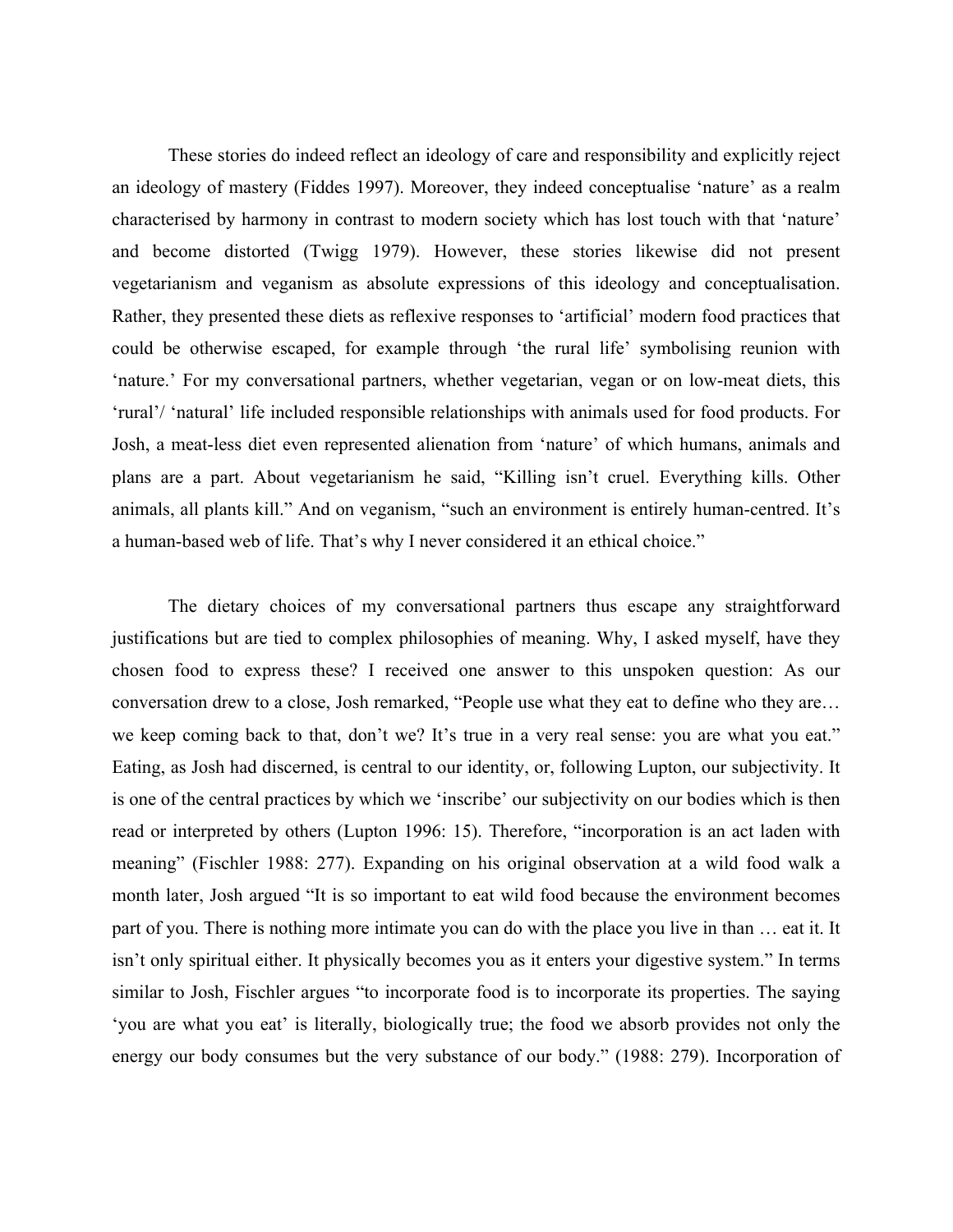unknown foods calls one's subjectivity into question, incorporation of the wrong type of food may lead to transformation of the self (1988: 281).

The story I have just told, about the stories my conversational partners have told me, is one in which the fully conscious and reflexive self is privileged, in which a 'good' diet results from the way in which the food is produced, in which the categorisations of 'good' and 'natural' foods are merged and contrasted with those of 'bad' and 'artificial' foods and in which their meanings are transferred to the individuals who incorporate them. I consciously use the phrase "the story I tell of their stories" because, when preparing to write up this project, I came to realise that I was going to take apart these whole stories to fit pieces of them into my planned structure of what I considered their shared dominant themes to be. And writing this, I made up a new story which will, without doubt, reflect myself as well as the other.

## **References**

- Atkinson, Paul. 1983. "Eating Virtue." In *The Sociology of Food and Eating: Essays on the Sociological Significance of Food*, edited by Anne Murcott, 9-17. Aldershot: Gower.
- Beck, Ulrich. 1992. *Risk Society: Towards a New Modernity.* Translated by Mark Ritter. London: Sage.

MacClancy, Jeremy. 1992. *Consuming Culture.* London: Chapman.

Fiddes, Nick. 1997. "Declining Meat: Past, Present … and Future Imperfect?" In *Food, Health and Identity*, edited by Pat Caplan, 252-266. New York: Routledge.

Fischler, Claude. 1988. "Food, Self and Identity." In *Social Science Information* 27, 2: 275-92.

Hockey, Jenny. 2002. "Interviews as Ethnography? Disembodied Social Interaction in Britain." In *British Subjects: An Anthropology of Britain*, edited by Nigel Rapport, 209-222. Oxford: Berg.